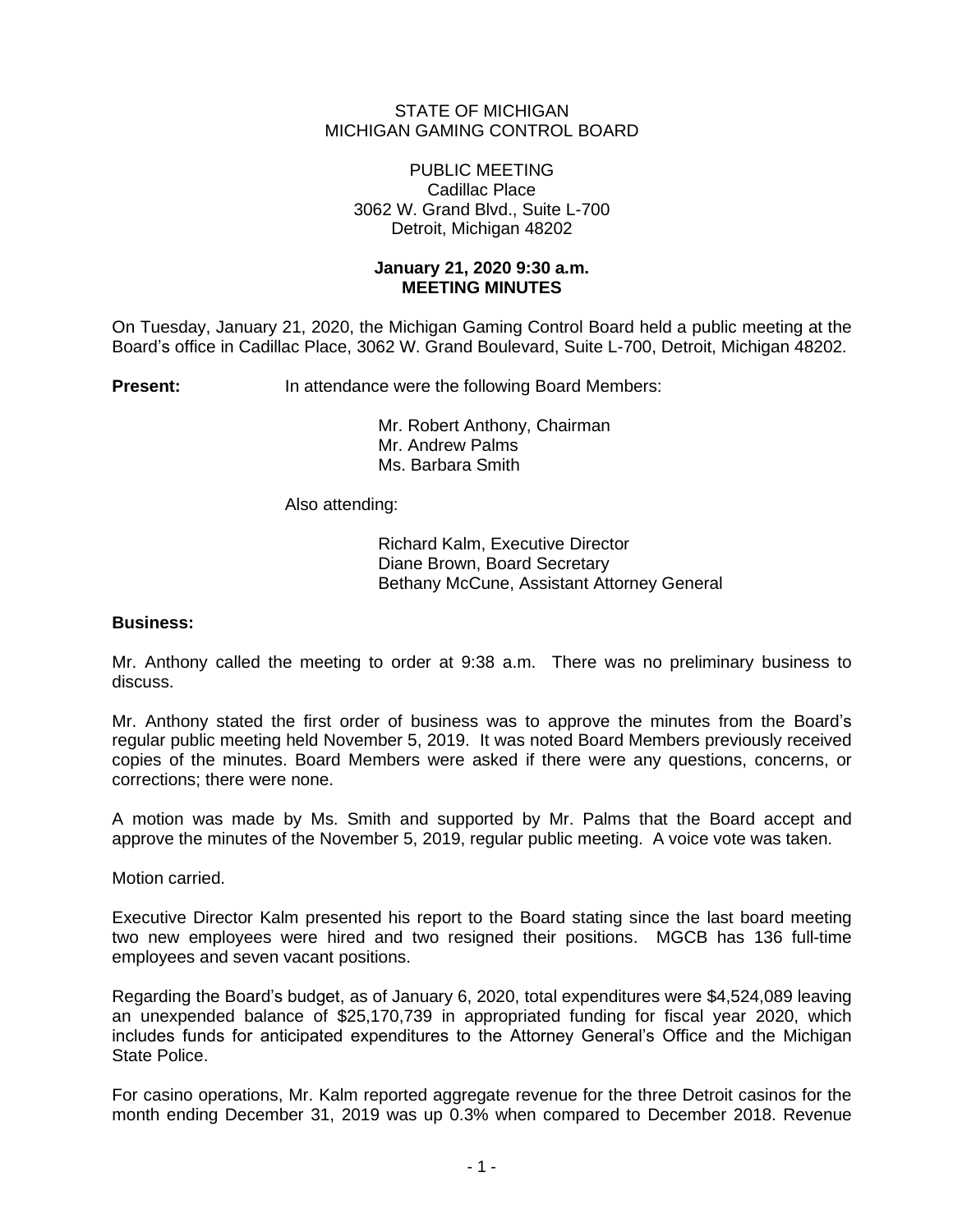was up 2.9% when compared to November 2019. For year-to-date December 31, 2019, the aggregate revenue for the Detroit casinos was up 0.7% compared to last year.

Gaming revenue for the month; MGM was down 0.5% to \$54.4 million, MotorCity was up 0.05% to \$43.3 million, and Greektown was up 2.2% to \$30.1 million. Market shares for December were MGM 43%, MotorCity 34%, and Greektown 23%.

For the month ended December 31, 2019, gaming taxes for the three Detroit casinos were \$10.4 million compared to \$10.3 million for the same period last year.

The three Detroit casinos reported submitting to the City of Detroit \$16.2 million in wagering taxes and development agreement payments during December 2019.

For the year ended December 31, 2019, aggregate revenue for the three Detroit casinos was up 0.7% to \$1.45 billion compared to the same period last year. The total revenue consisted from slots of \$1.18 billion (81%) and table games of \$278 million (19%). Revenue for MGM was up 0.7% to \$623.5 million, MotorCity was up 0.8% to \$493.6 million, and Greektown was up 0.6% to \$337.2 million, when compared to the year 2018.

For the year ended December 2019, gaming taxes for the three Detroit casinos were \$117.8 million compared to \$117.0 million for the year 2018. The market shares for the year 2019; MGM 43%, MotorCity 34%, and Greektown 23%.

Mr. Kalm reported 2019 was a historical year. Year 2019 produced the highest adjusted gross revenue since inception. In 2019 the AGR (for all three casinos) was \$1,454,274,694. Previous high was for 2018; \$1,444,099,784. MGM had its highest yearly AGR total of \$623,515,060. Previous high was for 2018; \$619,241,406. MCC also had its highest yearly AGR total of \$493,566,673. Previous high was for 2018; \$489,673,215. GTC highest yearly AGR total was in 2011 of \$352,757,646 which 2019 total was \$337,192,961.

Regarding supplier licensing and vendor registration, Mr. Kalm advised the Board that as of January 7, 2020, 556 active vendor exemptions were registered. As of January 7, 2020, 289 casino supplier companies were granted exemption from supplier licensing requirements.

Mr. Kalm reported a total of seven active temporary nongaming-related and five active temporary gaming-related supplier licenses in effect. There are 91 annual supplier licenses in effect.

Regarding occupational licensing, Mr. Kalm advised the Board as of January 7, 2020, the Board's Employee Licensing section issued a total of 2,027 occupational licenses to MGM employees; 1,642 occupational licenses to MotorCity employees; and 1,280 occupational licenses to Greektown employees. In addition, 1,505 employees of various licensed casino suppliers have been granted occupational licenses. Currently, there are 149 temporary occupational licenses in effect.

Mr. Kalm advised the Board since the November 2019 public meeting the required background investigations of 118 pending Level 1 and Level 2 occupational licenses have been completed. Prior to the January 2020 meeting Mr. Kalm approved 363 occupational license renewal requests and 62 Level 3 applications on behalf of the Board.

Mr. Kalm also reported Michigan State Police (MSP) Board-related activity and staffing update.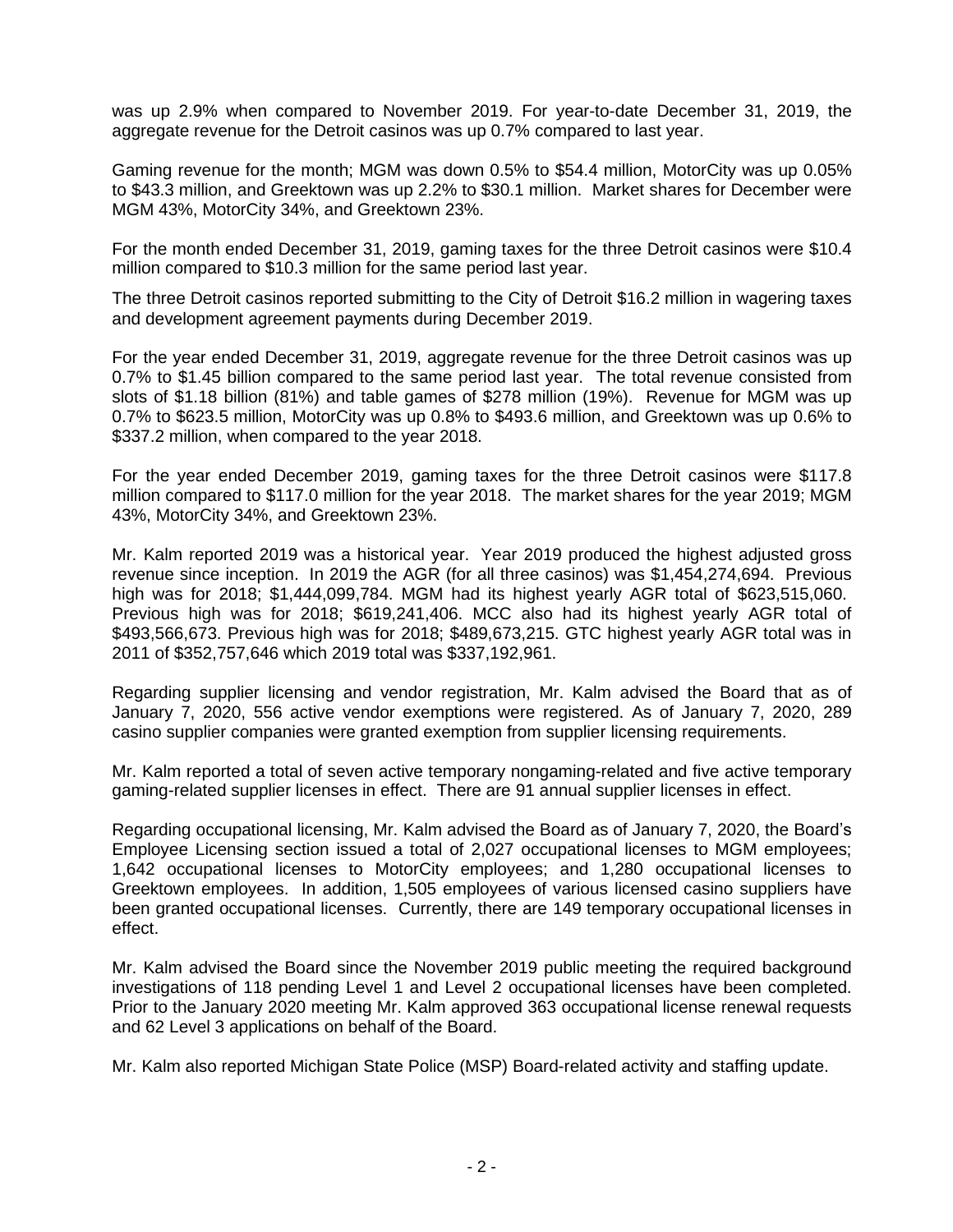Next, the Board considered for approval, the recommendation of the Executive Director and the Casino Operations Division's Employee Licensing staff regarding the Level 1 and Level 2 occupational license applications.

There being no questions from Board Members, it was moved by Mr. Palm and supported by Ms. Smith that the Board enter an Order accepting and adopting the recommendations of the Executive Director and the Casino Operations Division for the 118 pending Level 1 and Level 2 occupational license applications. A voice vote was taken.

### Motion carried.

Next on the agenda was consideration of the Licensing, Investigations, & Audit Division's recommendations regarding the pending supplier licensing applications of Core Electric Company; CountR GmbH; and Division 6 Fabrication & Installation, LLC. There were no questions from Board Members. A motion was made by Ms. Smith and supported by Mr. Palms that the Board enter Orders finding the suppliers and their qualifiers eligible and suitable for licensure and accordingly grant the request for a one-year period.

## Motion carried.

Next agenda item was consideration of the Licensing, Investigations, & Audit Division's recommendations regarding the pending supplier license renewal requests of Allied-Eagle Supply Company, LLC; Atlas Wholesale Food Company; Basement Beats, L.L.C.; Cammegh Limited; Creative Breakthroughs, Inc.; Curtis Glass Company; Midwest Game Supply Company; MIG East, LLC; Renaissance Man Food Services, LLC; Socios Holdings, Inc. d/b/a Quality Meats & Culinary Specialties; and The United States Playing Card Company with new Key persons.

There being no questions from Board Members, Ms. Smith supported the motion put forth by Mr. Palms that the Board enter Orders finding the suppliers and their qualifiers eligible and suitable for license renewal and, accordingly, grant the requests for a one-year period. A voice vote was taken.

# Motion carried.

The next item on the agenda was to consider the Licensing, Investigations & Audit Division's recommendation regarding the Transfer of Interest of The United States Playing Card Company. There were no questions from Board Members. A motion was made by Ms. Smith and supported by Mr. Palms that the Board grant the request. A voice vote was taken.

### Motion carried.

The Board then considered the Acknowledgement of Violation of occupational licensee Tabatha McGivern. Ms. McGivern nor her representative were present. Ms. McCune summarized the violation. There were no questions from Board Members. A motion to approve was made by Mr. Palms and supported by Ms. Smith. A voice vote was taken.

### Motion carried.

Next agenda item was to consider the Casino Operations Division's recommendations regarding the Administrative Law Judge's Proposals for Decision of occupational licensees Deante Brown and Antwain Mack. Assistant Attorney General Bethany McCune summarized the violations for the Board. Mr. Brown was present but chose not to address the Board. Mr. Mack nor his